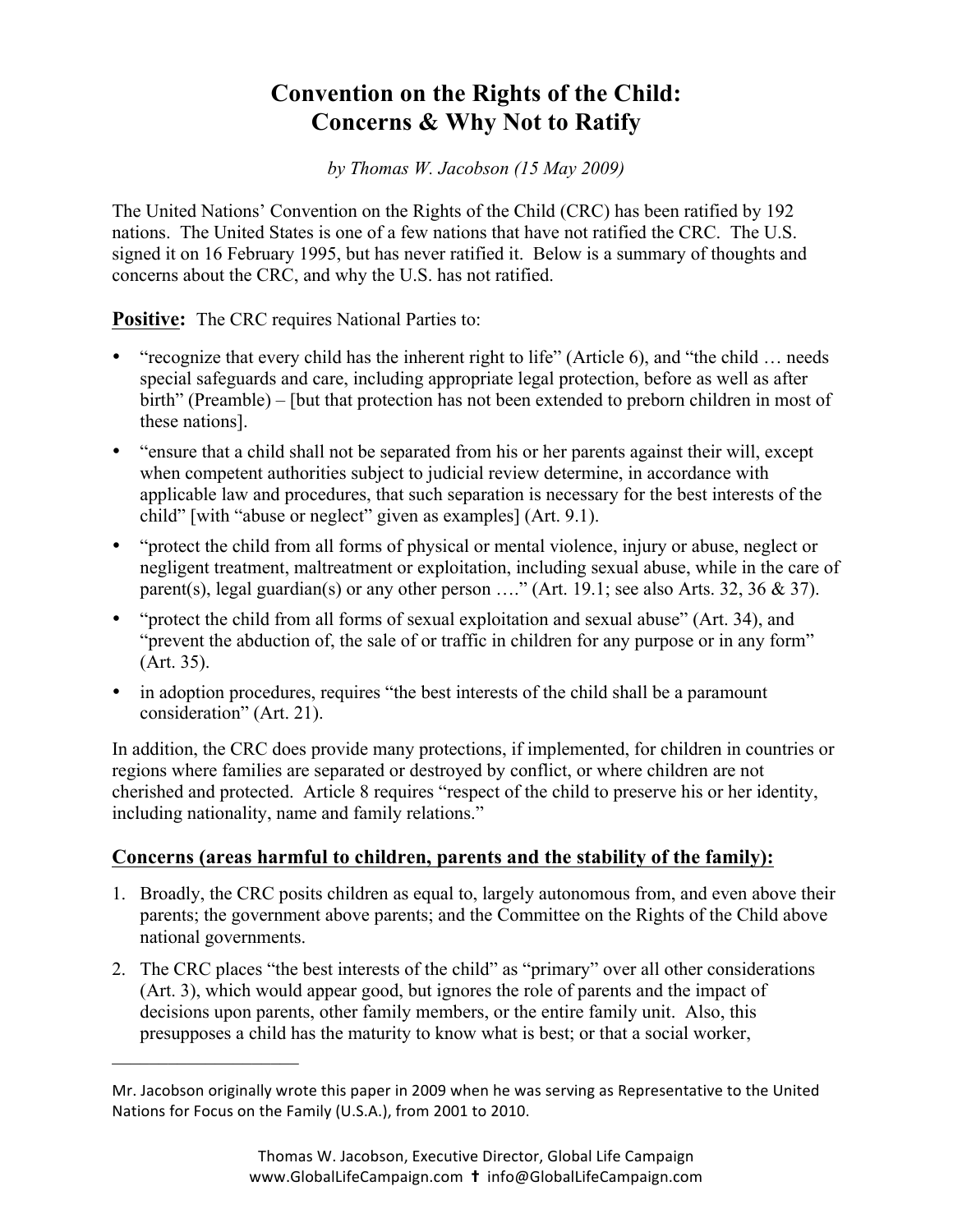government official or judge, with limited knowledge, knows what is best for that child, more than do the parents.

- 3. The CRC undermines the legitimate role of parents by failing to recognize their pre-existing, inherent, God-given authority and responsibility to direct the upbringing of their children in all areas. While the CRC requires National Parties to "respect the responsibilities, rights and duties of parents," the same statement continues with this clarification: "to provide … appropriate direction and guidance in the exercise by the child of the rights recognized in the present Convention" (Art. 5; see also Art. 27.3). Thus parents are viewed as pawns whose primary usefulness is implementing the CRC.
- 4. The CRC Committee interprets spanking as child abuse and pressures nations to enact laws prohibiting corporal punishment, which many nations have subsequently done.
- 5. The CRC requires National Parties to guarantee the following as absolute rights to children:
	- "the right to express (their) views freely in all matters affecting the child" (Art. 12.1), including in court [but gives no reference to parents or the importance of honoring them].
	- "the right to freedom of expression," which "shall include freedom to seek, receive and impart information and ideas of all kinds, regardless of frontiers, either orally, in writing or in print, in the form of art, or through any other media of the child's choice," with only two restrictions allowed: (a) "respect of the rights or reputations of others" or (b) "protection of national security or of public order or of public health or morals" (Art. 13). [That means, apart from these limitations, a child can say, write or communicate anything, and read, hear or view anything from any source, regardless of parental concerns, rules or guidance. This would seem to guarantee to children a right to watch whatever they want on TV, read or view whatever they want on their computers, etc.
	- "the right of the child to freedom of thought, conscience and religion," including the right to "manifest one's religion or beliefs," with parents recognized as providing "direction to the child in the exercise of his or her right" (Art. 14). [However, this seems to give a child a right to choose a different religion, which can be good to protect a child who chooses Christianity over a false religion. But this can also make it difficult for parents to train up their children in the knowledge and fear of the Lord, which we as believers are commanded to do, if a child has a guaranteed right to pursue any other religion he chooses while still under the care of his parents.]
	- "the rights of the child to freedom of association and to freedom of peaceful assembly" (Art. 15) – [meaning a child can choose bad friends or groups and ignore his parents].
	- "No child shall be subjected to arbitrary or unlawful interference with his or her privacy …" (Art. 16). [This may be interpreted to mean that children may receive condoms, abortifacients, or abortions without parental knowledge or consent.]
	- "access to information and material from a diversity of national and international sources" (Art. 17) – [so that people other than parents may shape the child's mind].
	- "no child is deprived of his or her right of access to health care services" to include "family planning education and services" (Art. 24.1) – [which is being interpreted by the UN as access to contraception and condoms, abortifacients and abortions].
	- "the right of every child to a standard of living adequate for the child's physical, mental, spiritual, moral and social development"  $(Art. 27.1) -$  [which is precisely what the vast majority of parents strive to achieve at great sacrifice, but this is a socialist ideal which cannot be appropriately or universally determined or guaranteed by civil government].
	- "Make primary education compulsory and available free to all" and ensure that all "educational institutions" are "subject always to the observance of the principles set